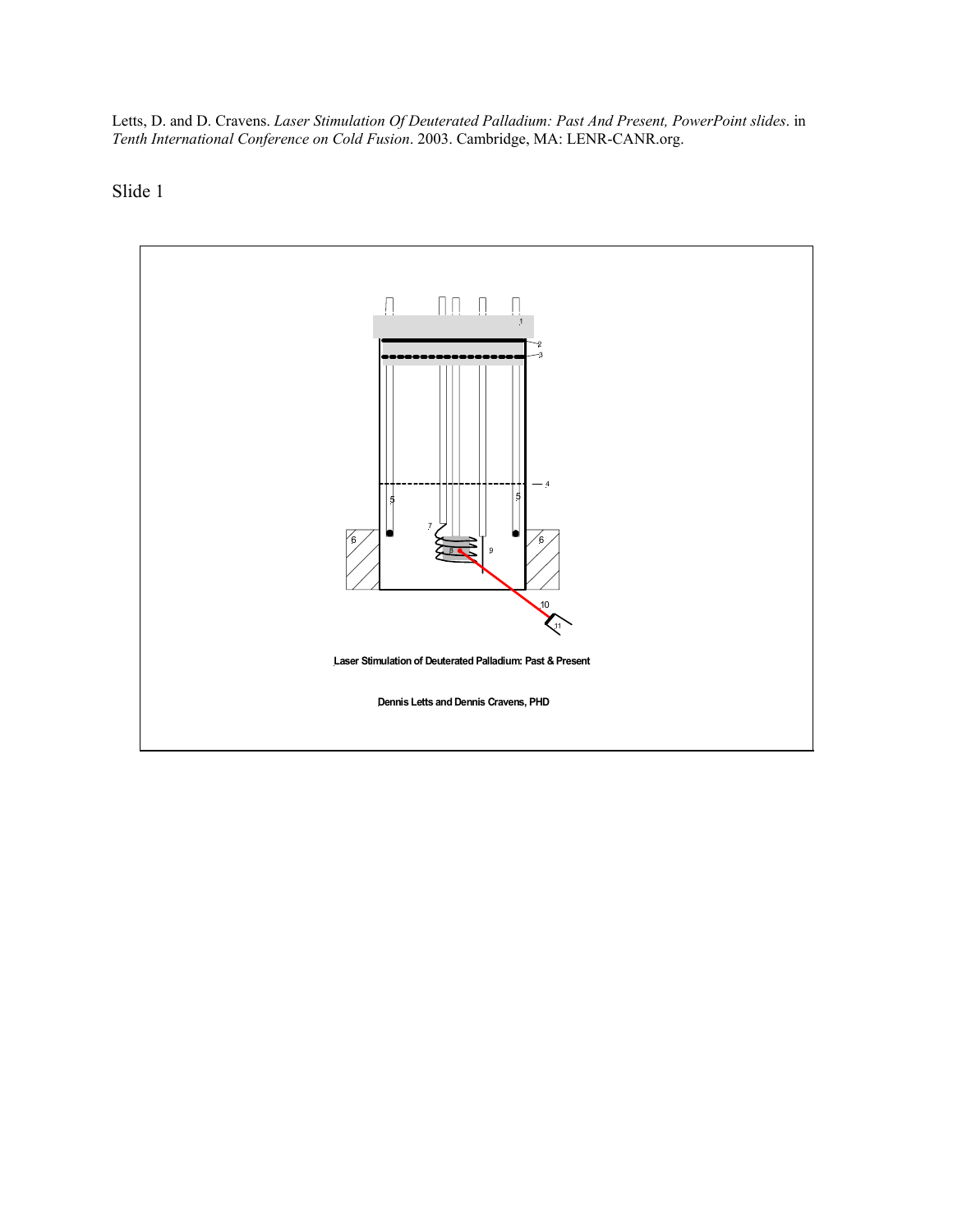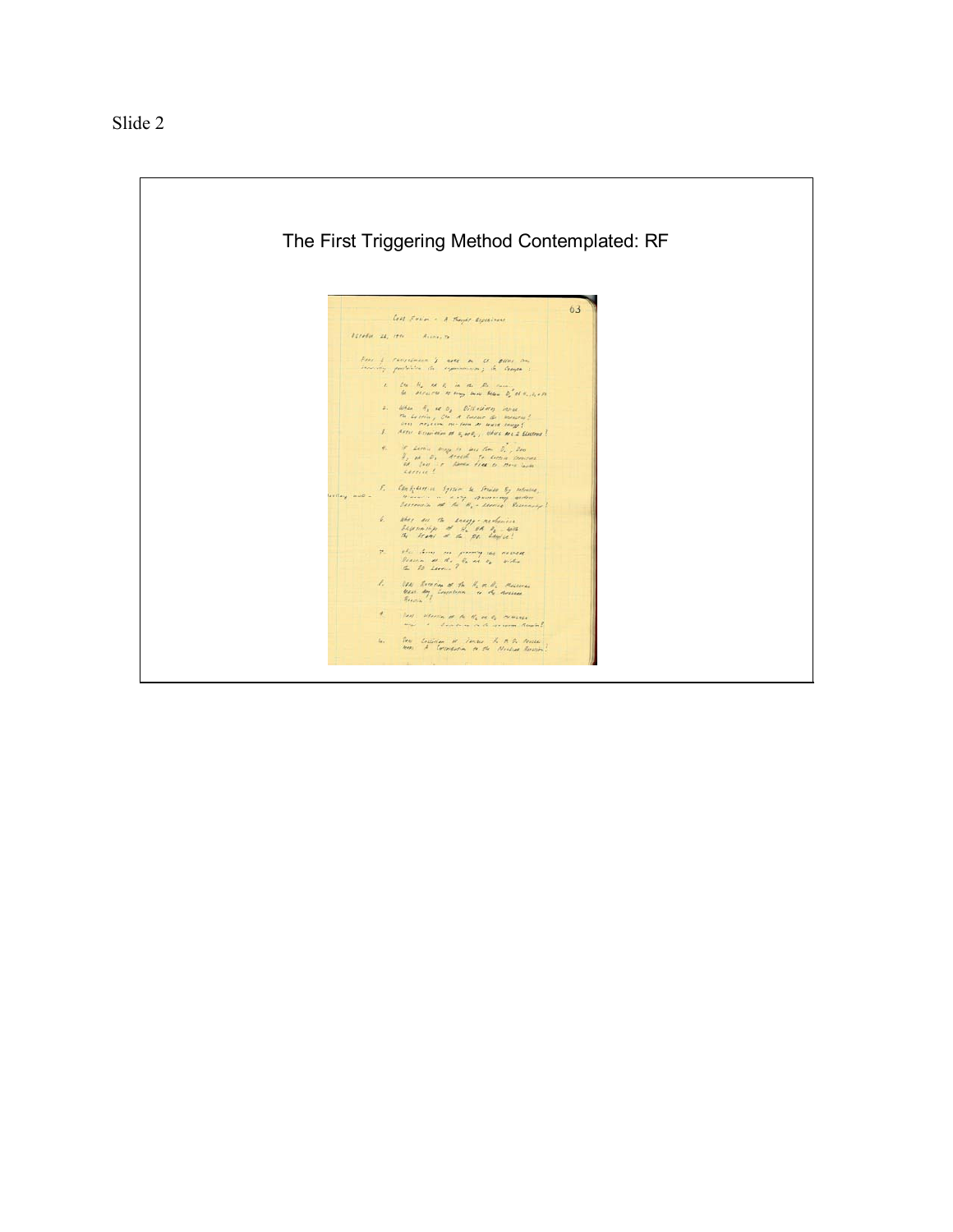## RF Methods Presented at ICCF 4

## TRIGGERING OF HEAT AND SUB-SURFACE CHANGE  $\mathbf{N}$ Pd-D SYSTEMS

J.O'M.Bockris, R.Sundaresan, D.Letts and Z.Minevski

Department of Chemistry, Texas A&M University College Station, Texas, 77843

16 December, 1993

In 1992 I began experimenting with NMR triggering which led to a paper with John Bockris in 1993 which was presented at ICCF4 in Maui.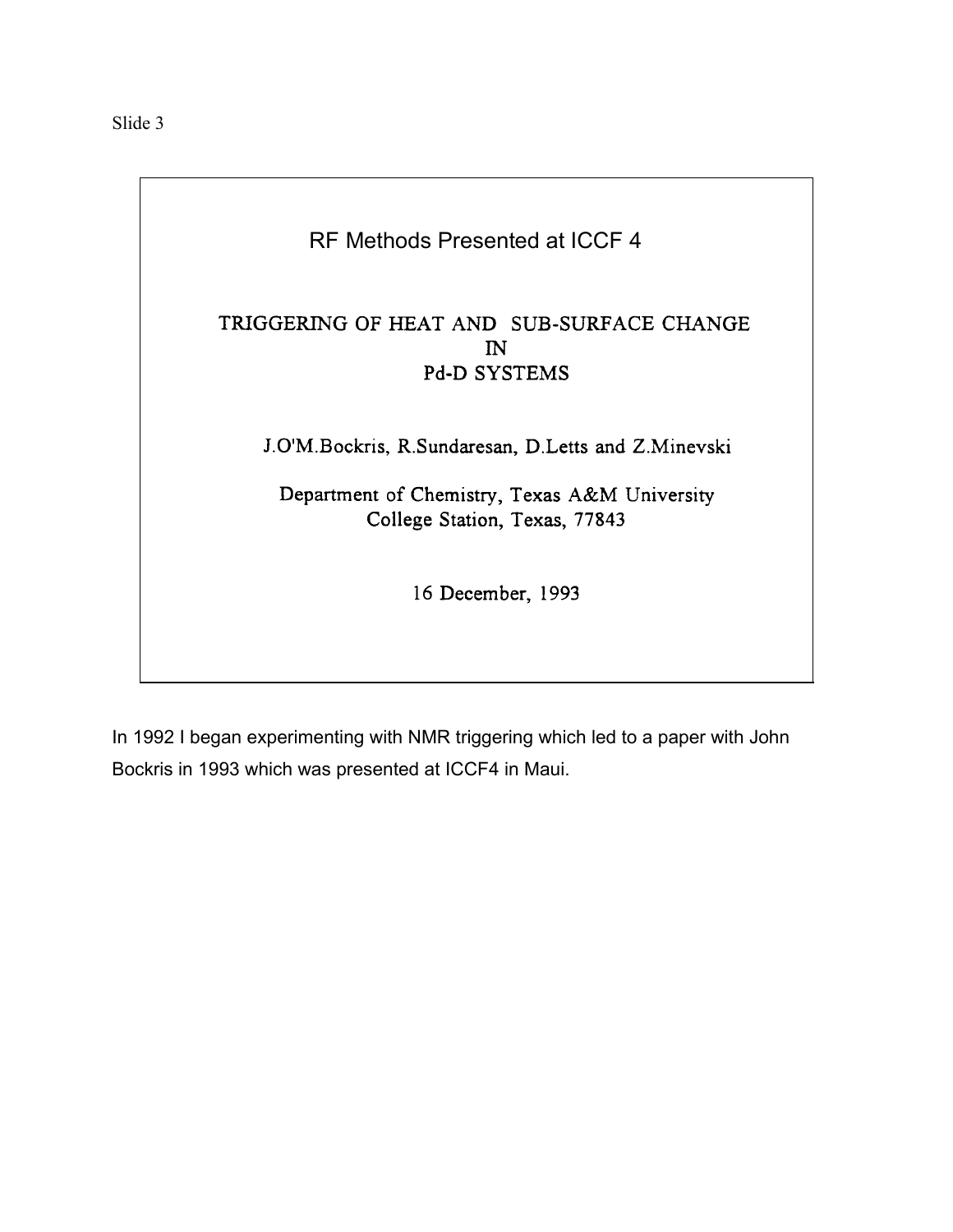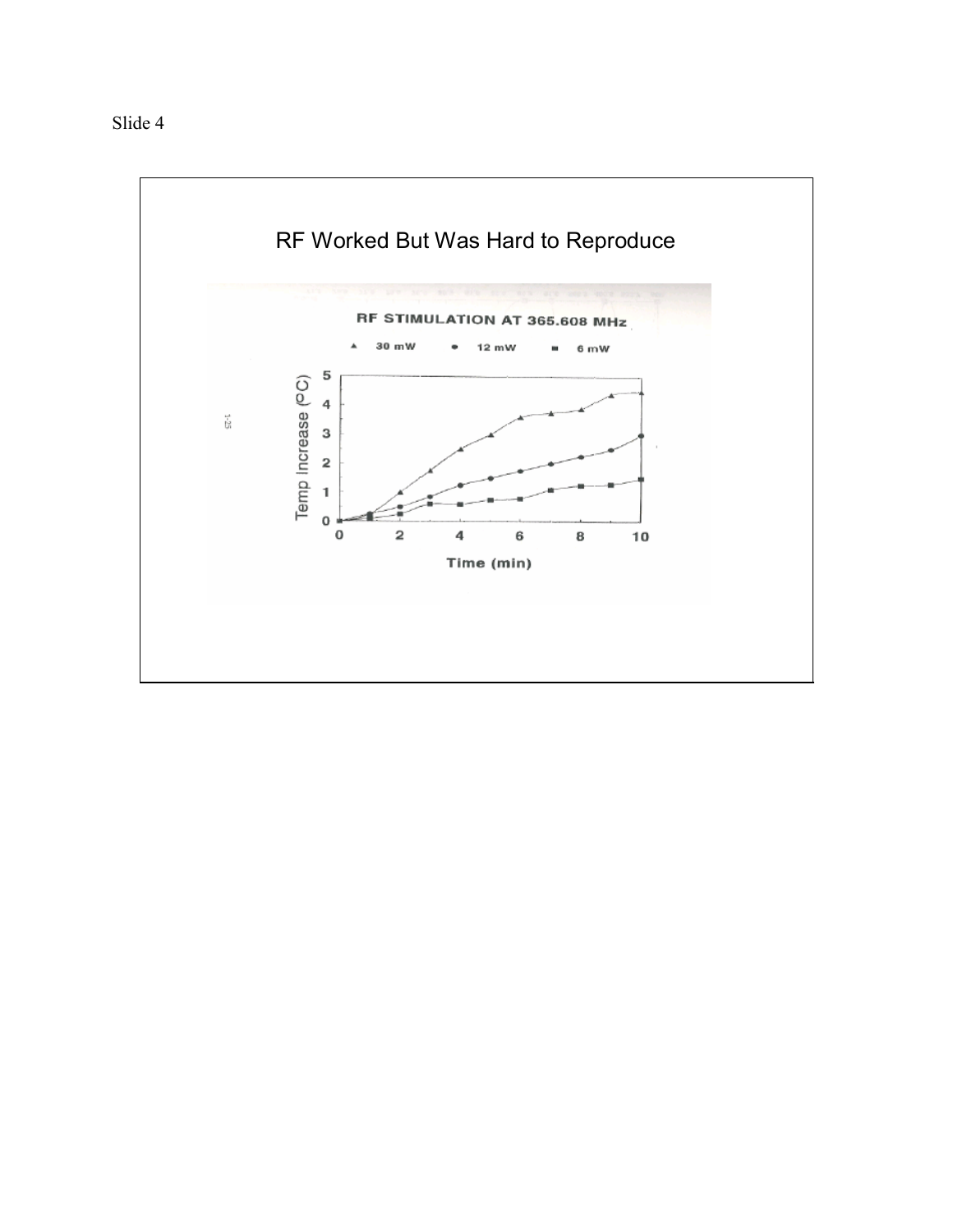



- To reduce costs, we used gold wire as anode instead of platinum. The gold went into solution and transferred to the cathode, ruining the RF experiment.
- To avoid wasting the experiment, Letts irradiated the cathode with a 1 mW laser pointer that operated at 670 nm.
- In a short time, the cell temperature of the electrolyte(75 grams) increased by several degrees.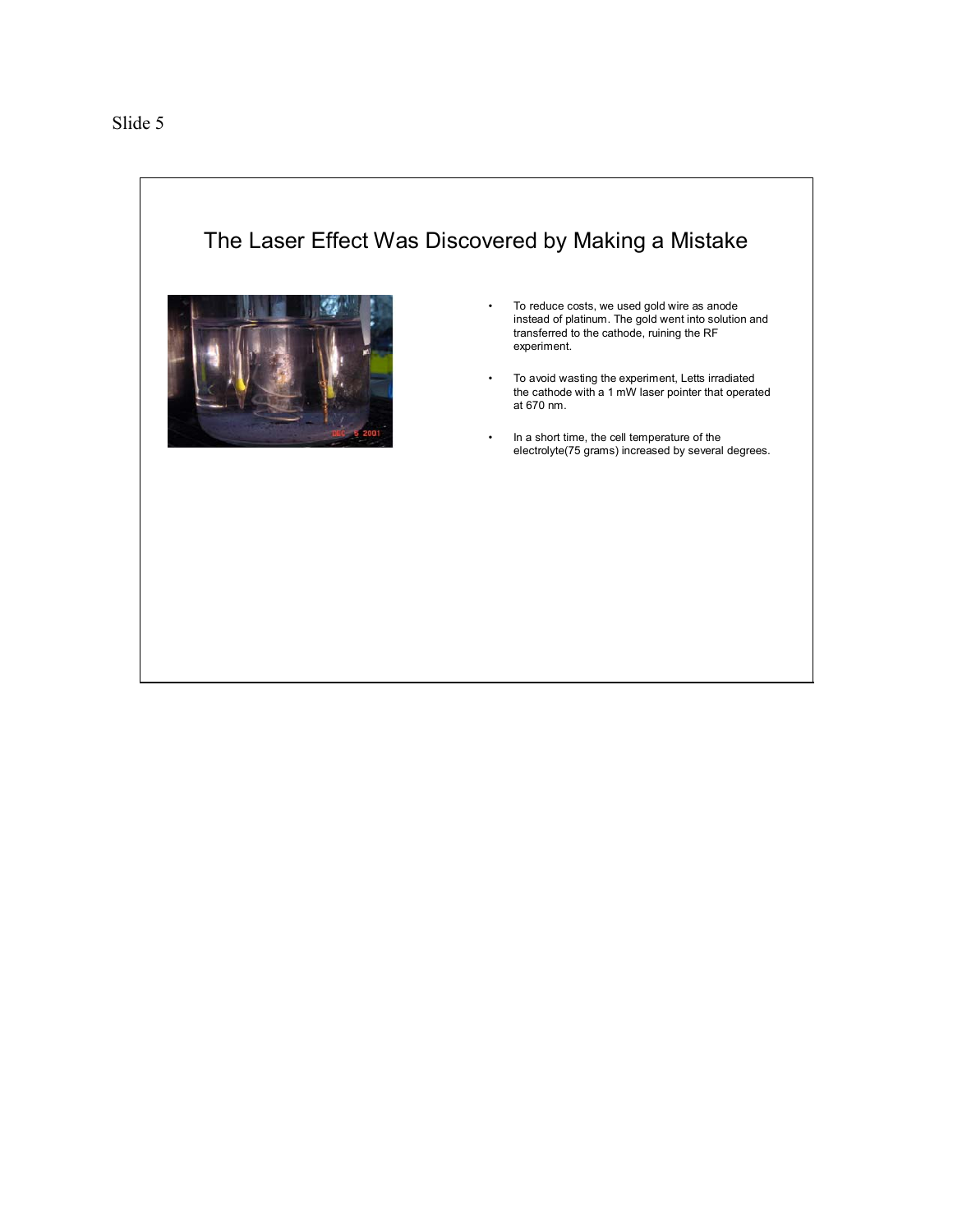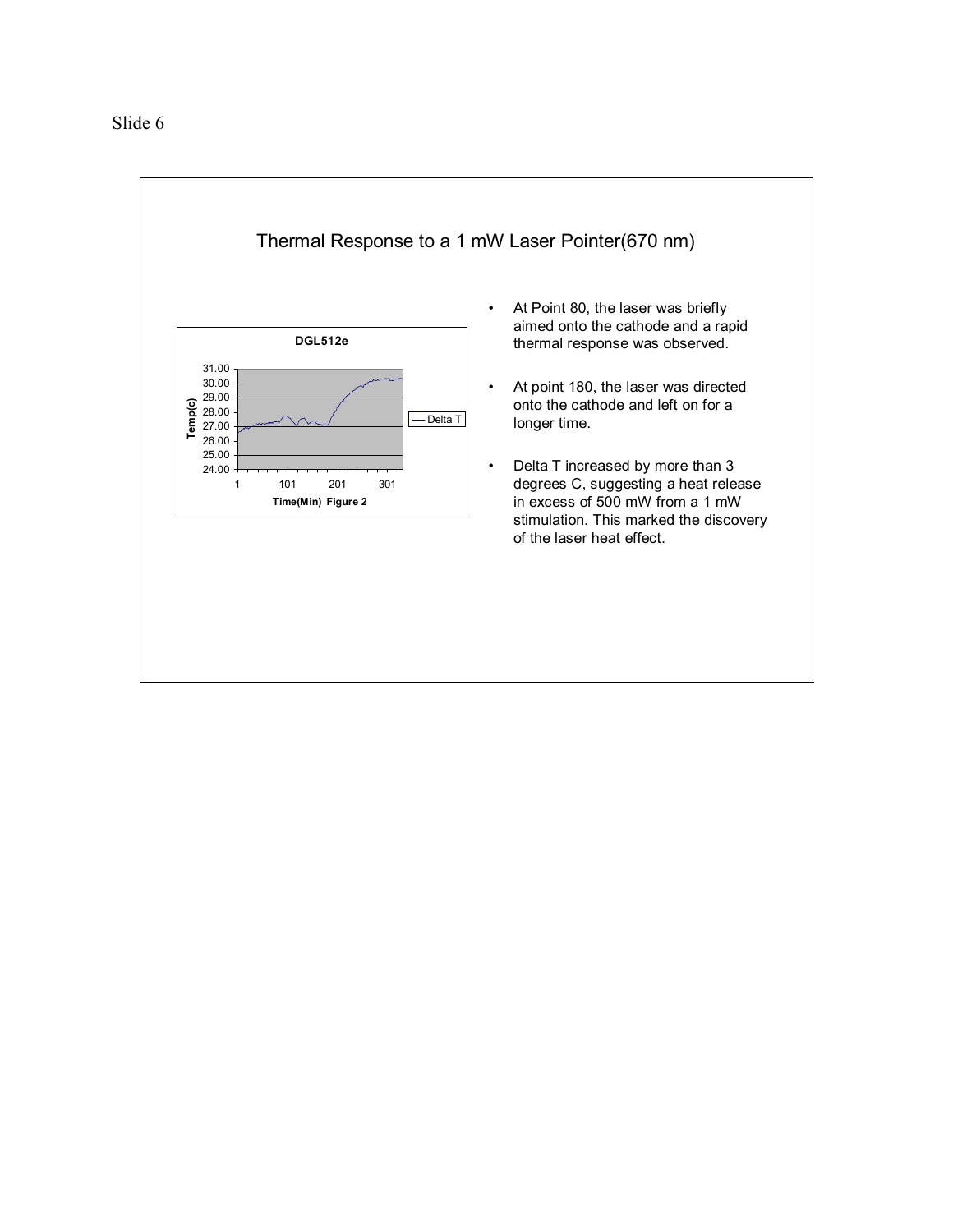The lab notebook was checked and we found that a 17-step procedure was followed to fabricate the cathode. Multi-Step Cathode Preparation 1. Cut a billet of Palladium 10mm x 10 mm x .5mm 2. Polish to bright using a dremel tool/ fiber brush and Nicksand 3. Rinse in tap water. 4. Heat in furnace to 750 c for 3 hours; slowly cool to ambient. 5. Etch for 2 minutes in Aqua Regia at room temperature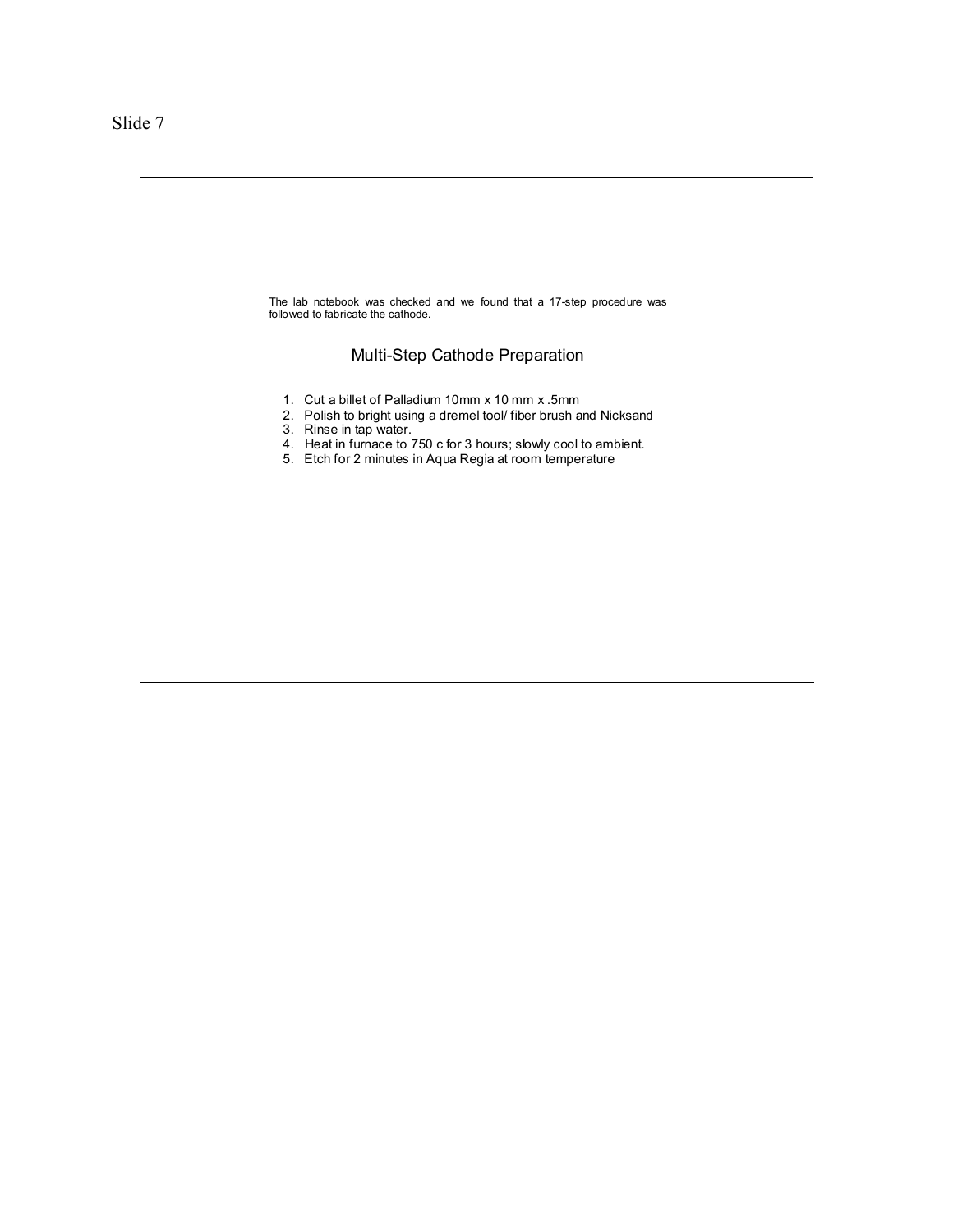6. Re-polish with dremel and a metal brush using Nicksand

- 7. Polish with dremel and fiber brush using Nicksand
- 8. Ultrasonically clean for 5 minutes
- 9. Anneal 2.5 hours at 850c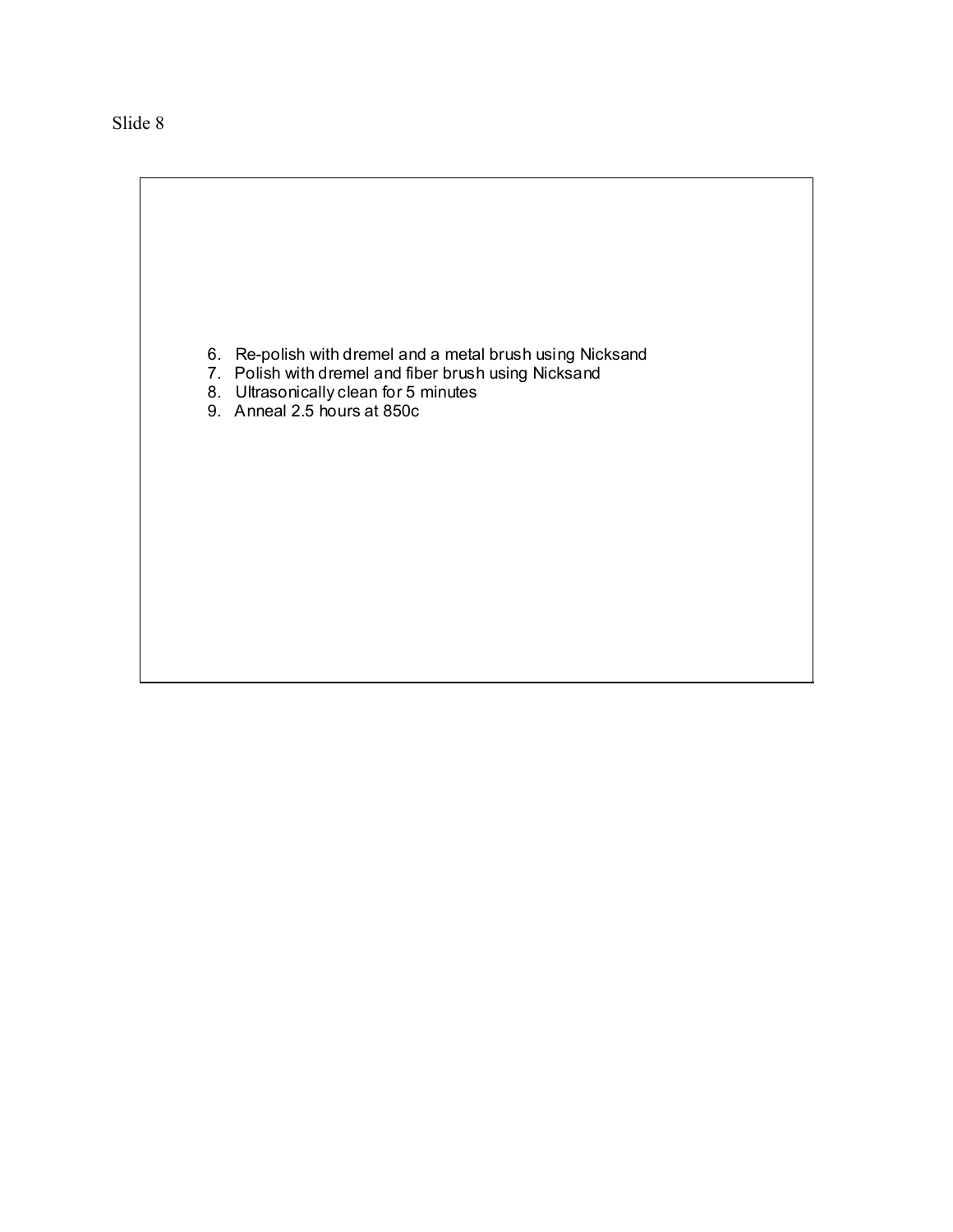- 10. Polish with dremel/metal brush
- 11. Ultrasonically clean 5 minutes using an oxide remover
- 12. Cold roll to .25 mm thickness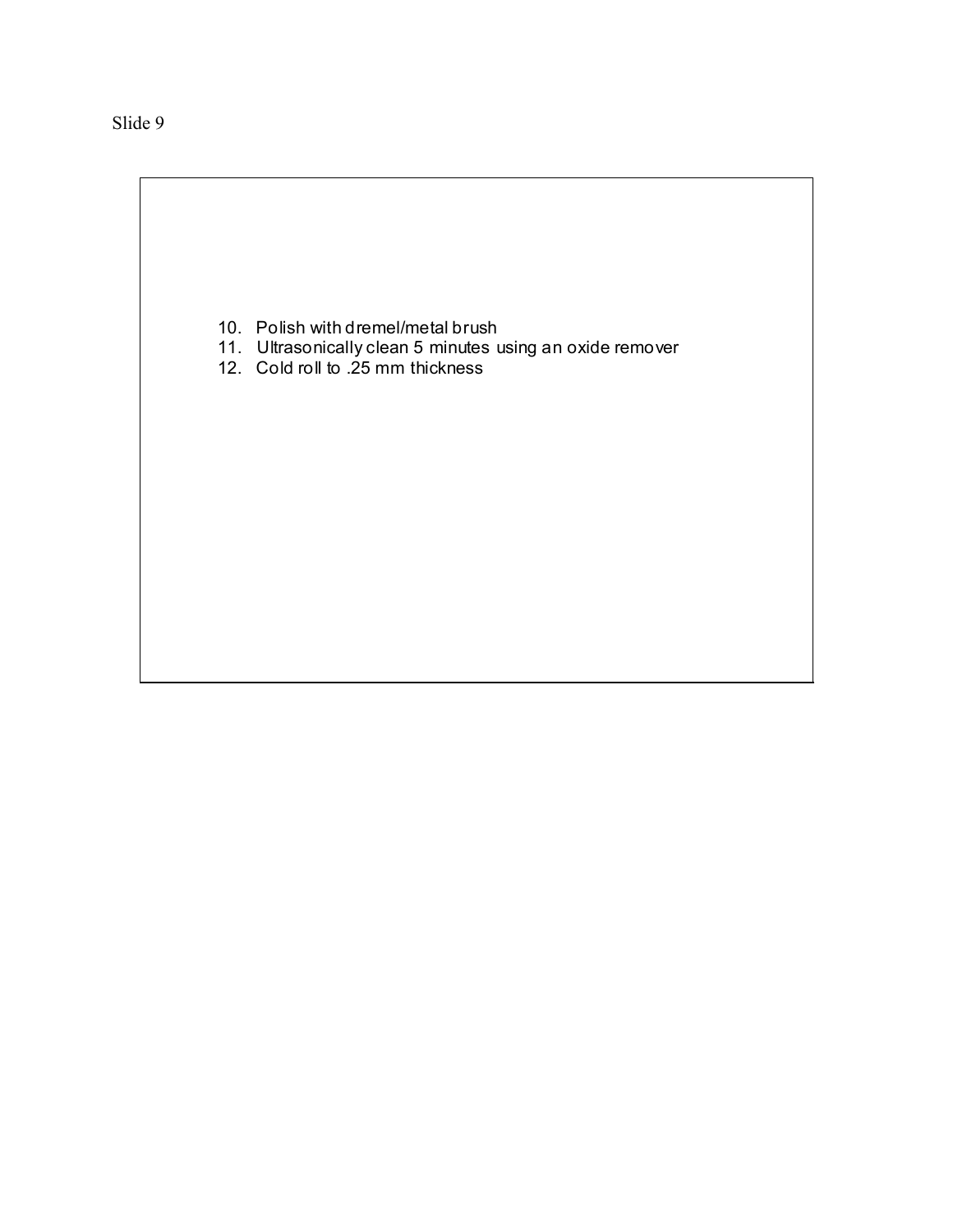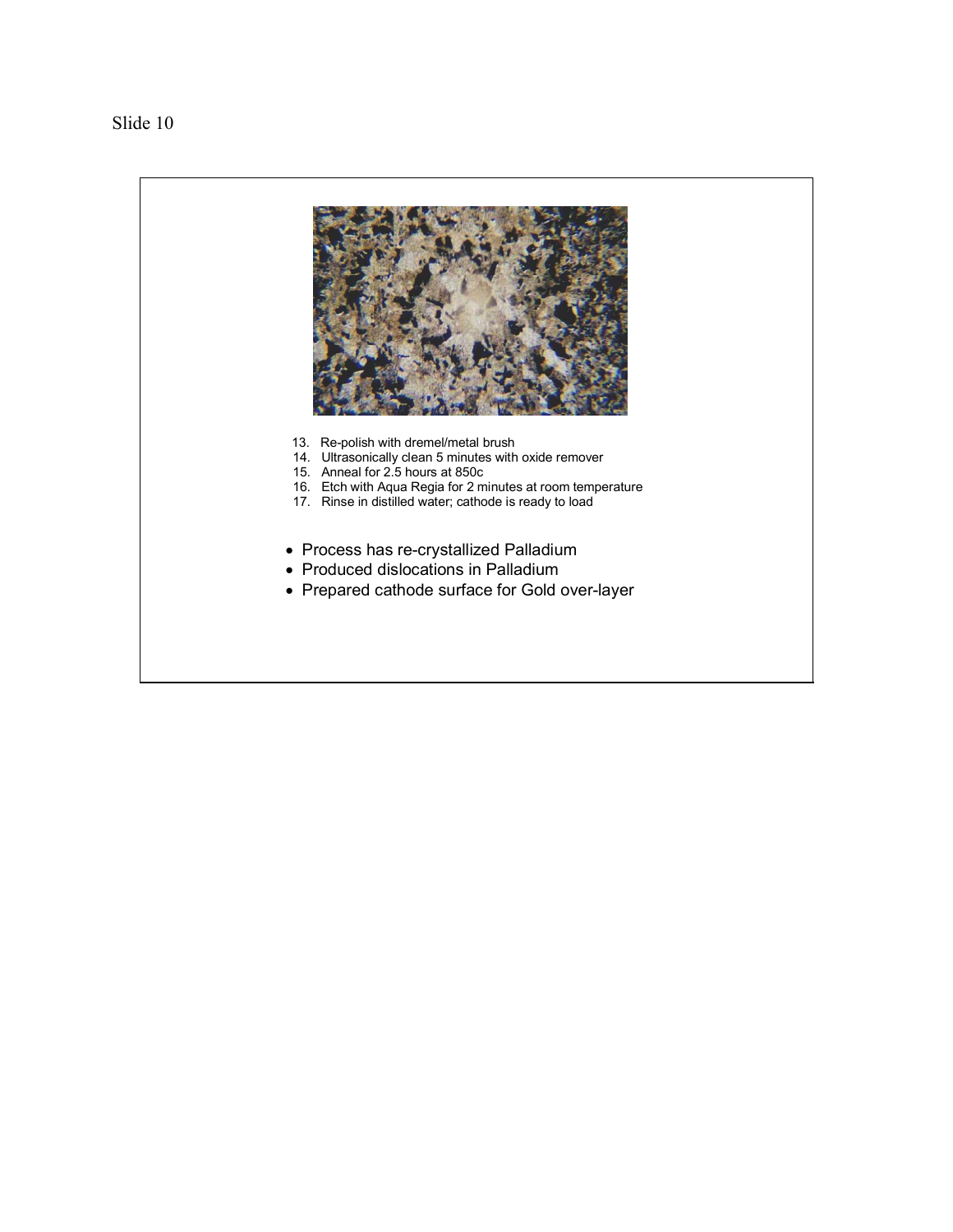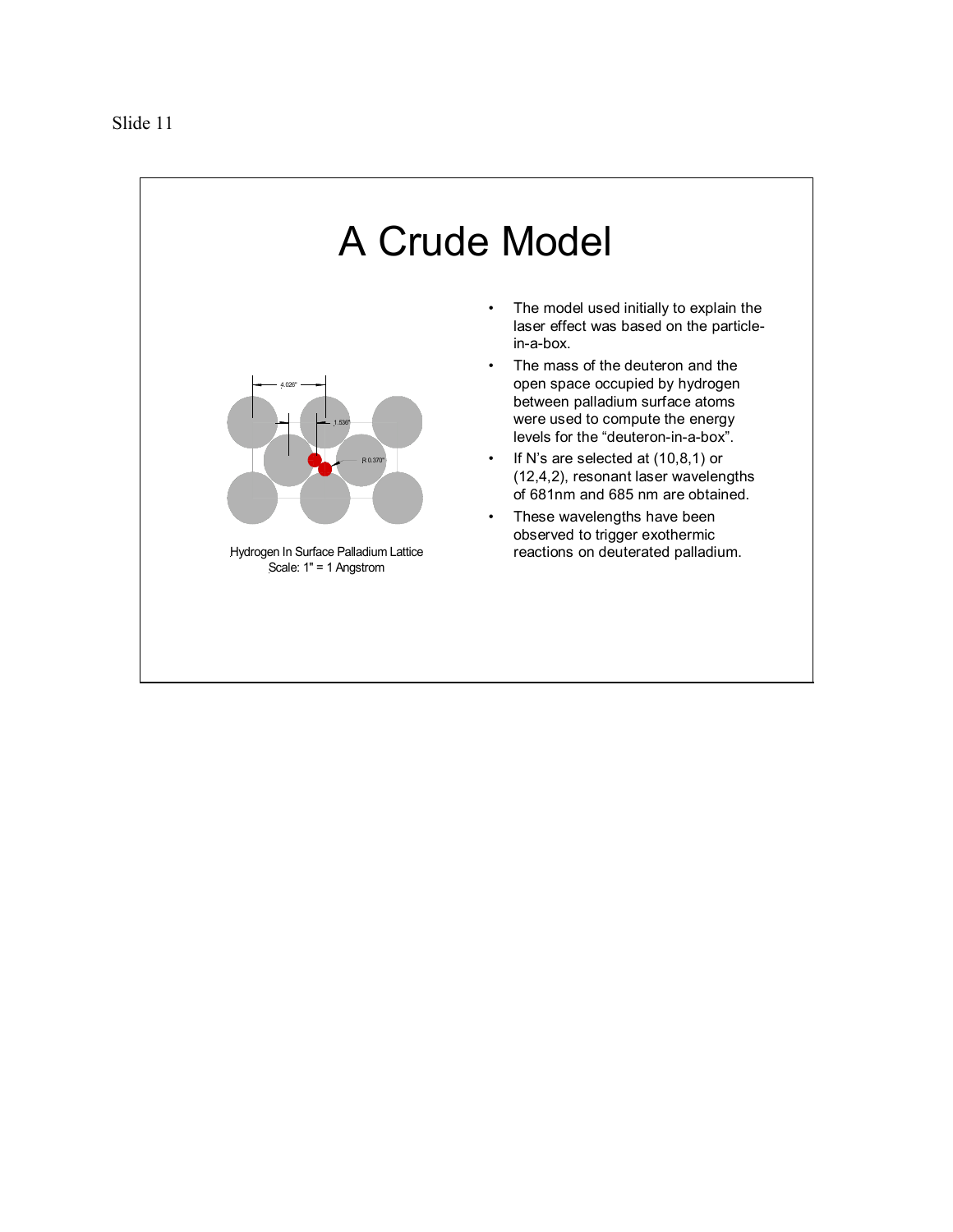

- After following the cathode fabrication protocol, the cathode is irradiated with a red laser at a predetermined wavelength.
- Most of the time this results in triggering a thermal response 10-30 times larger than the thermal output of the laser.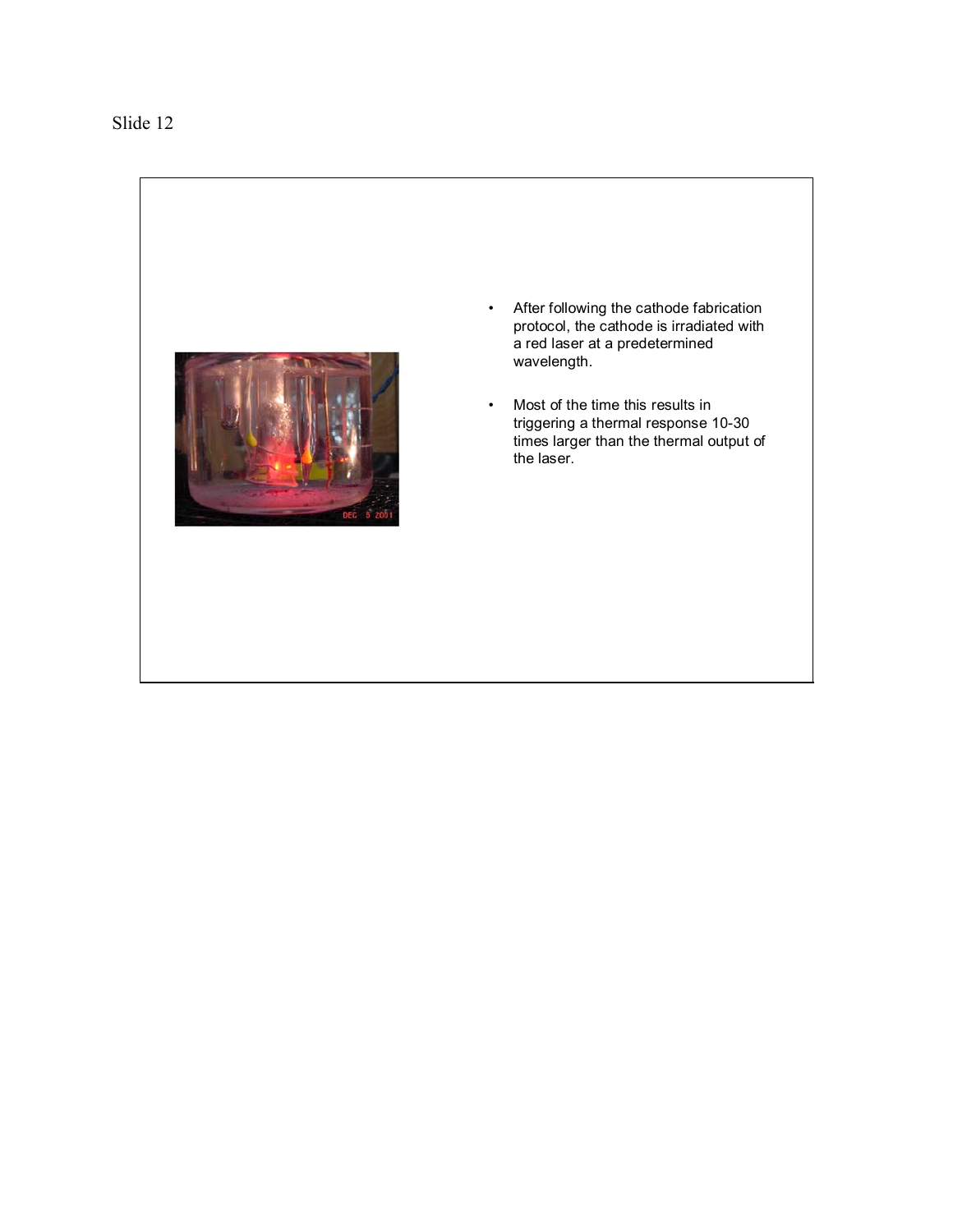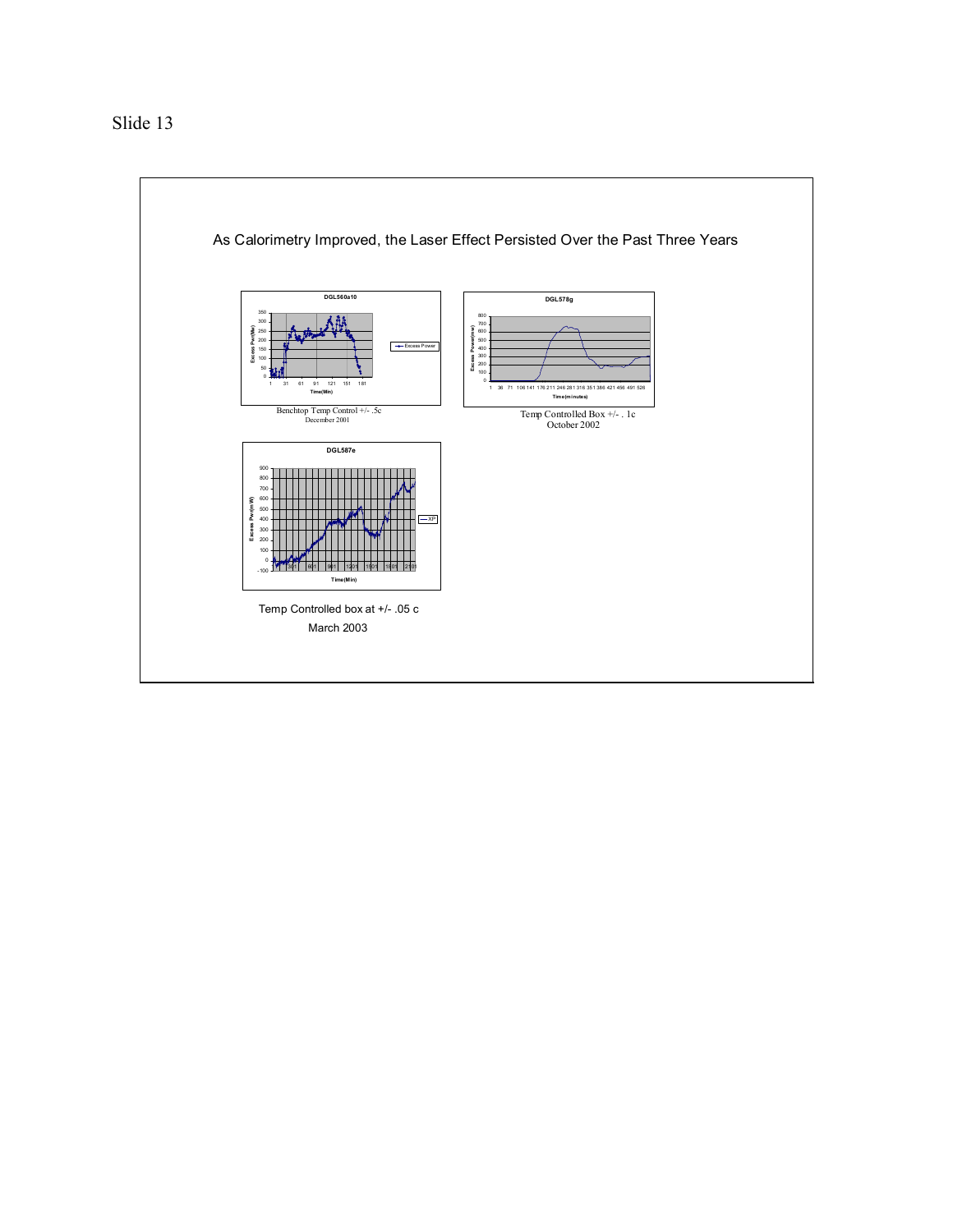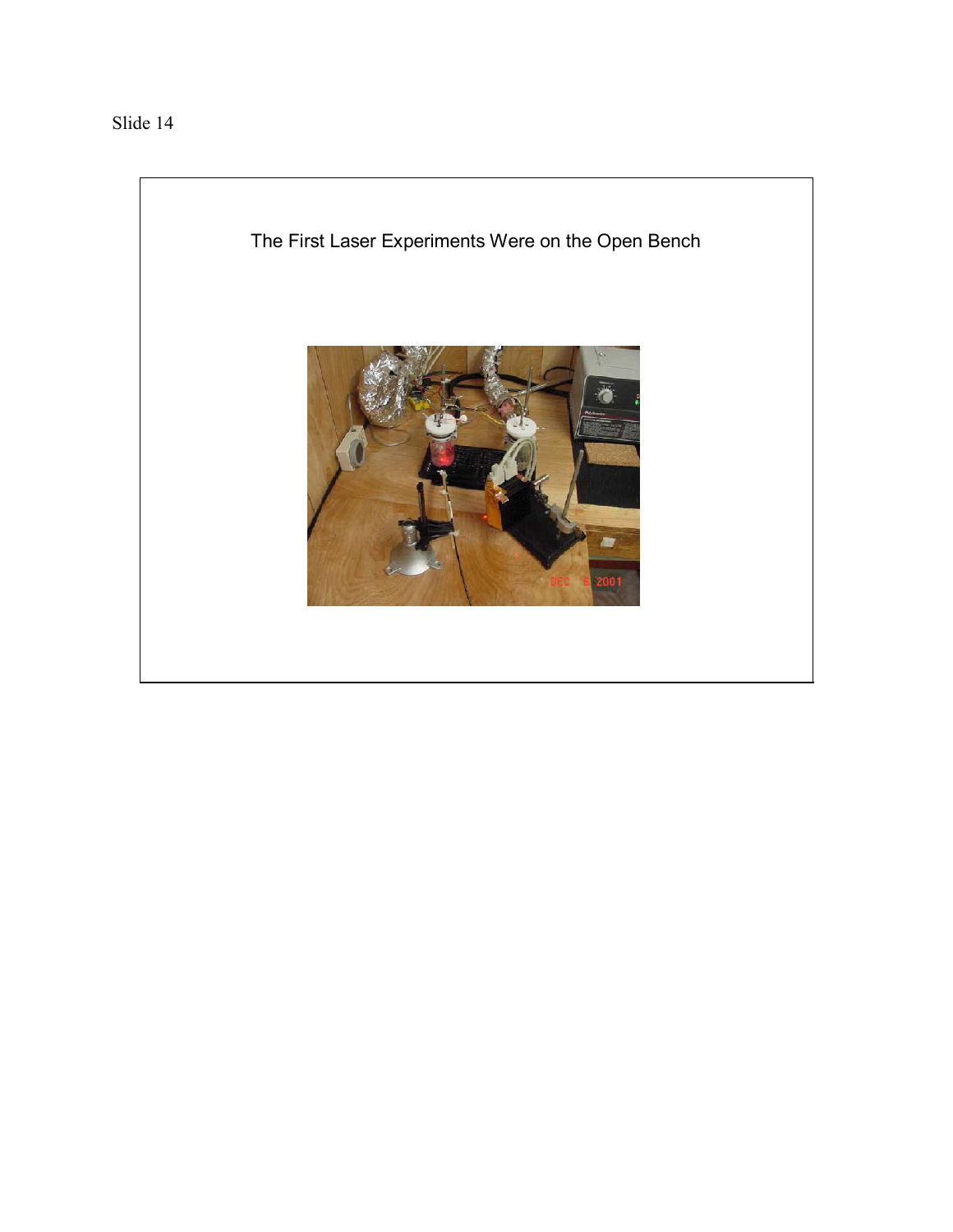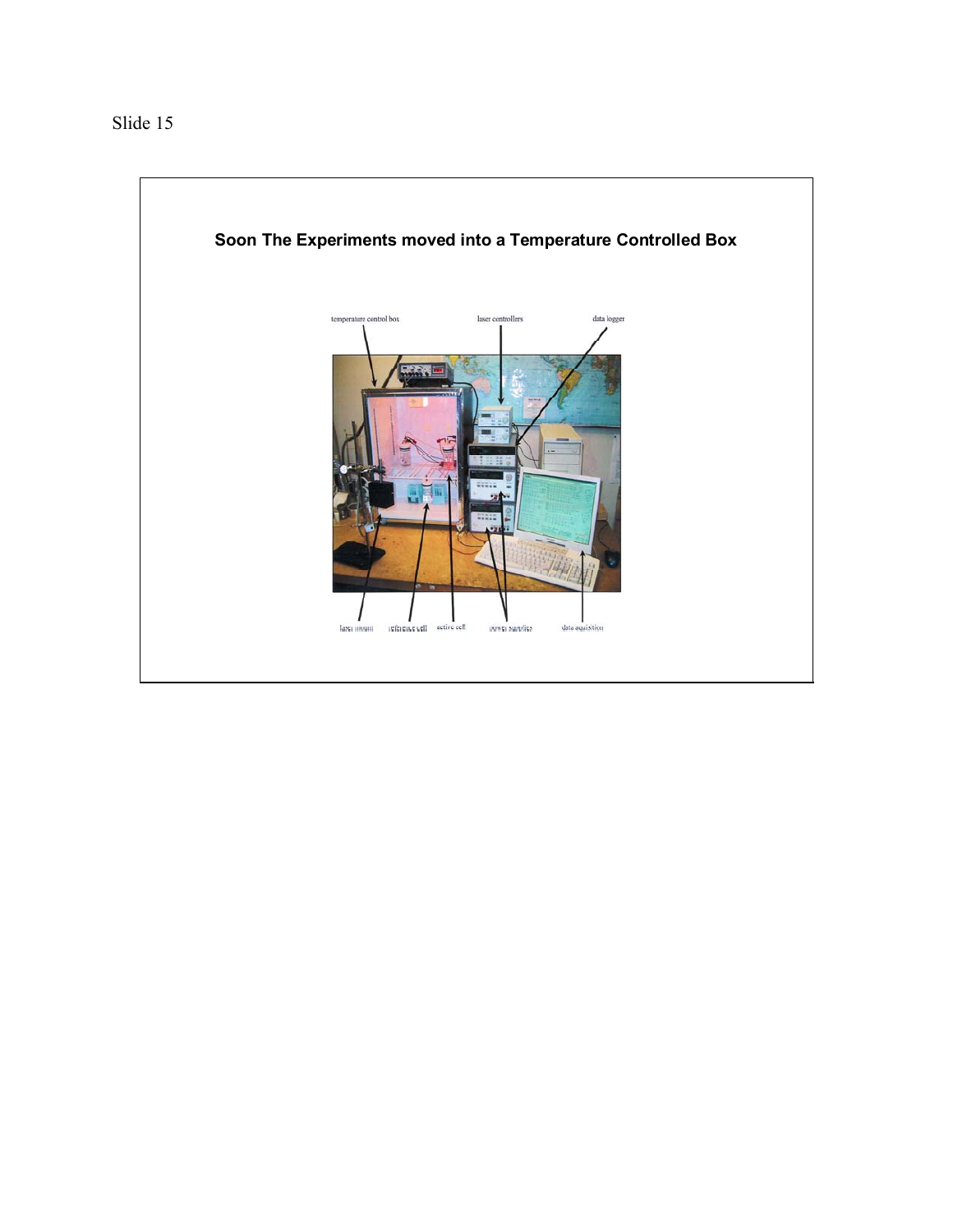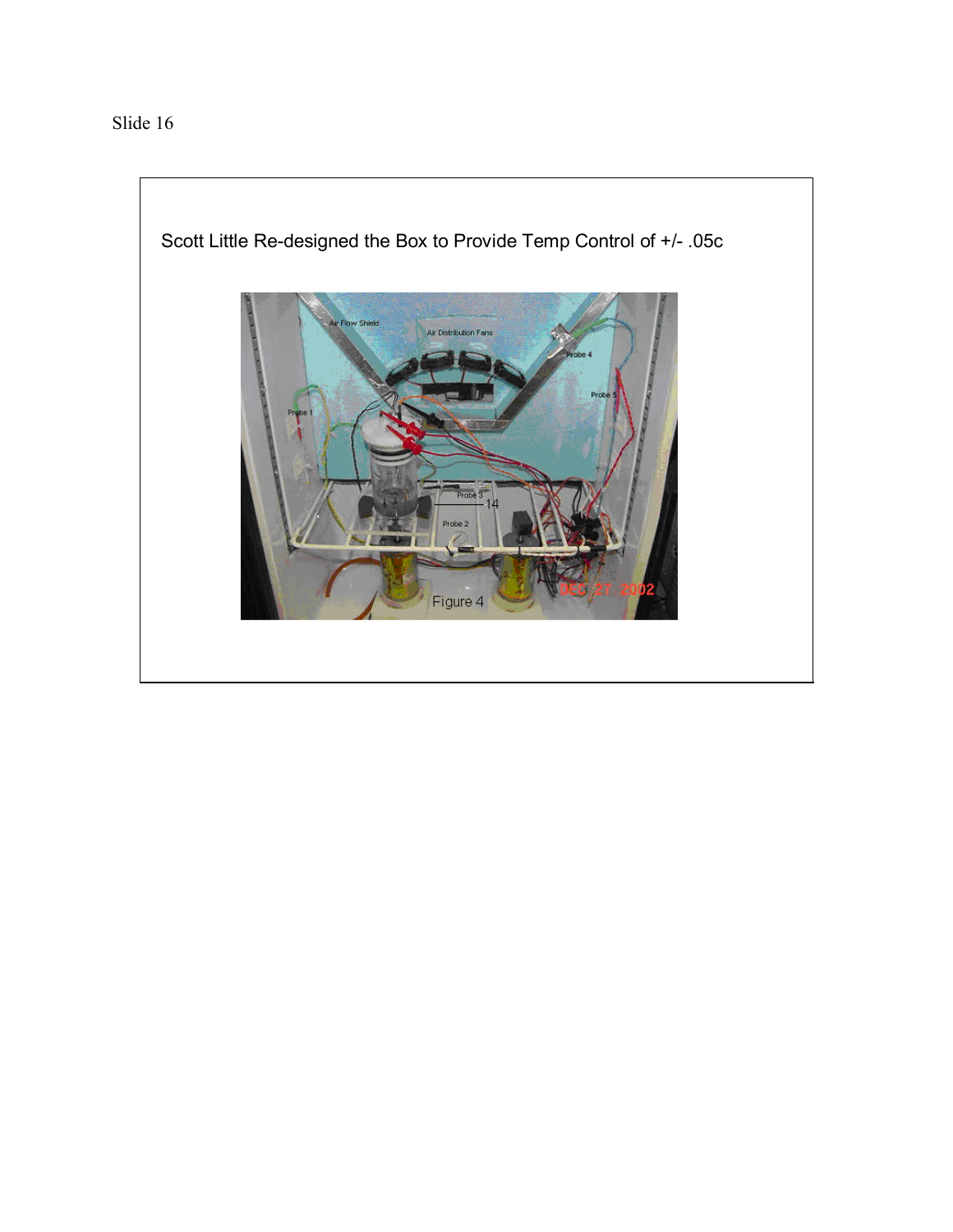

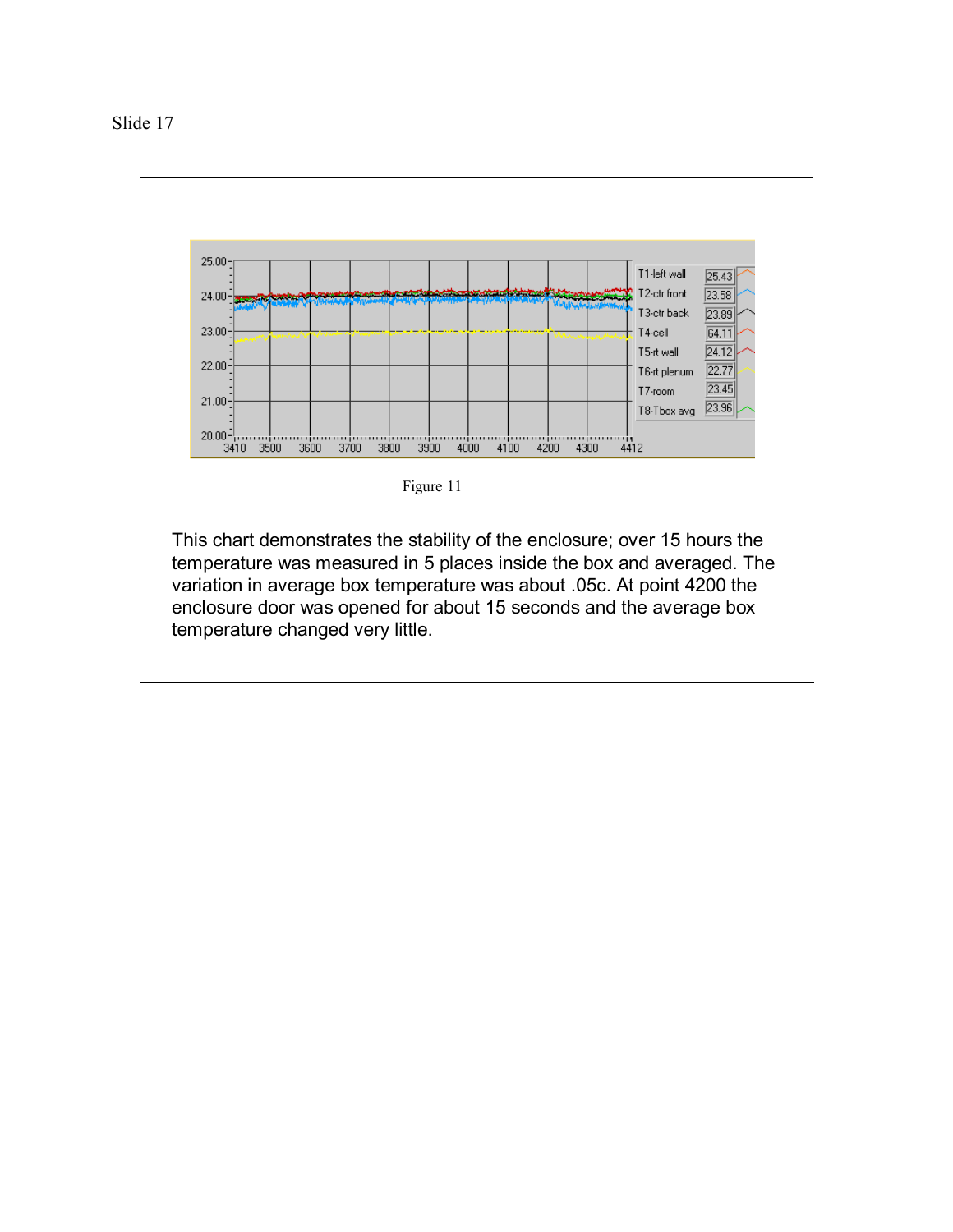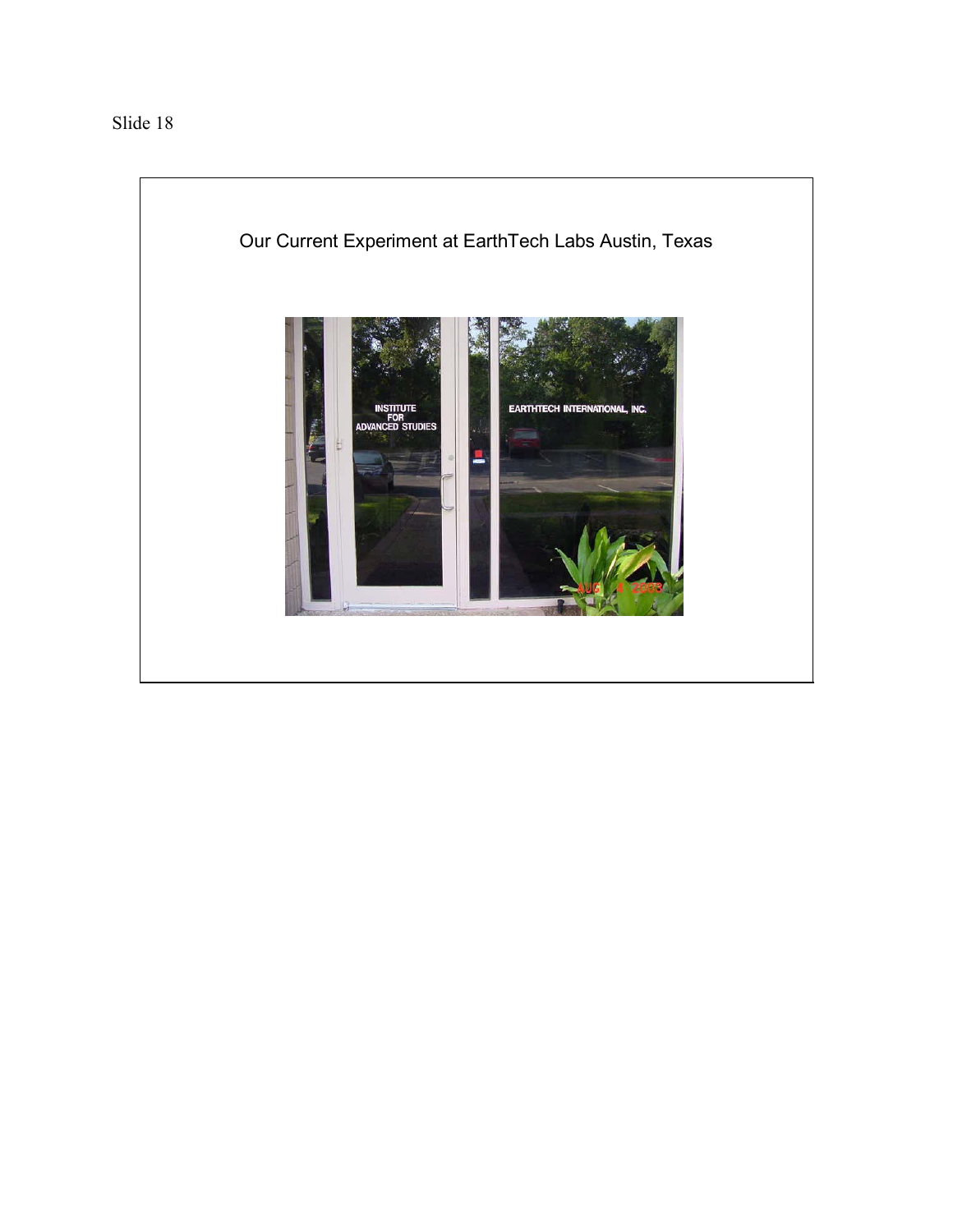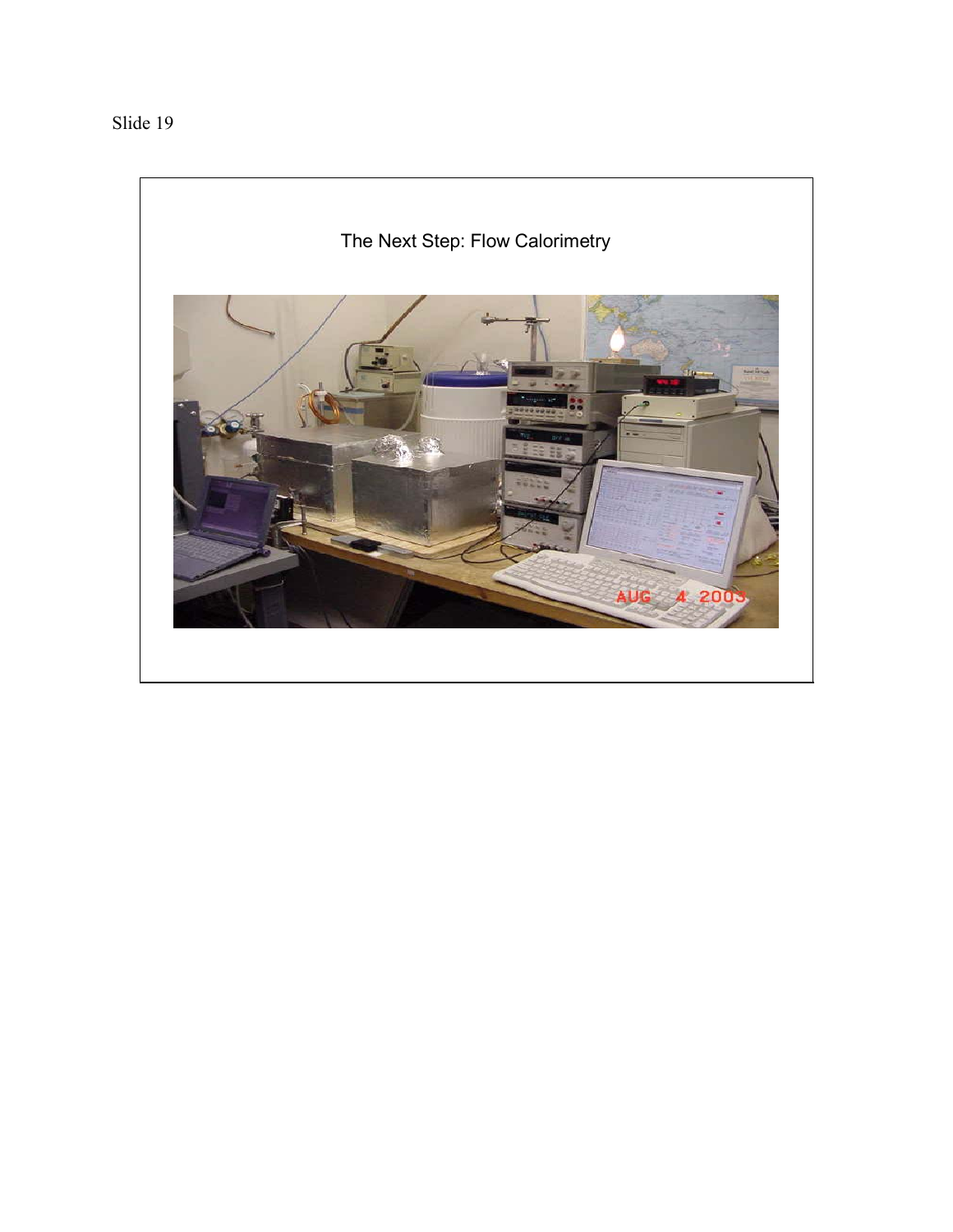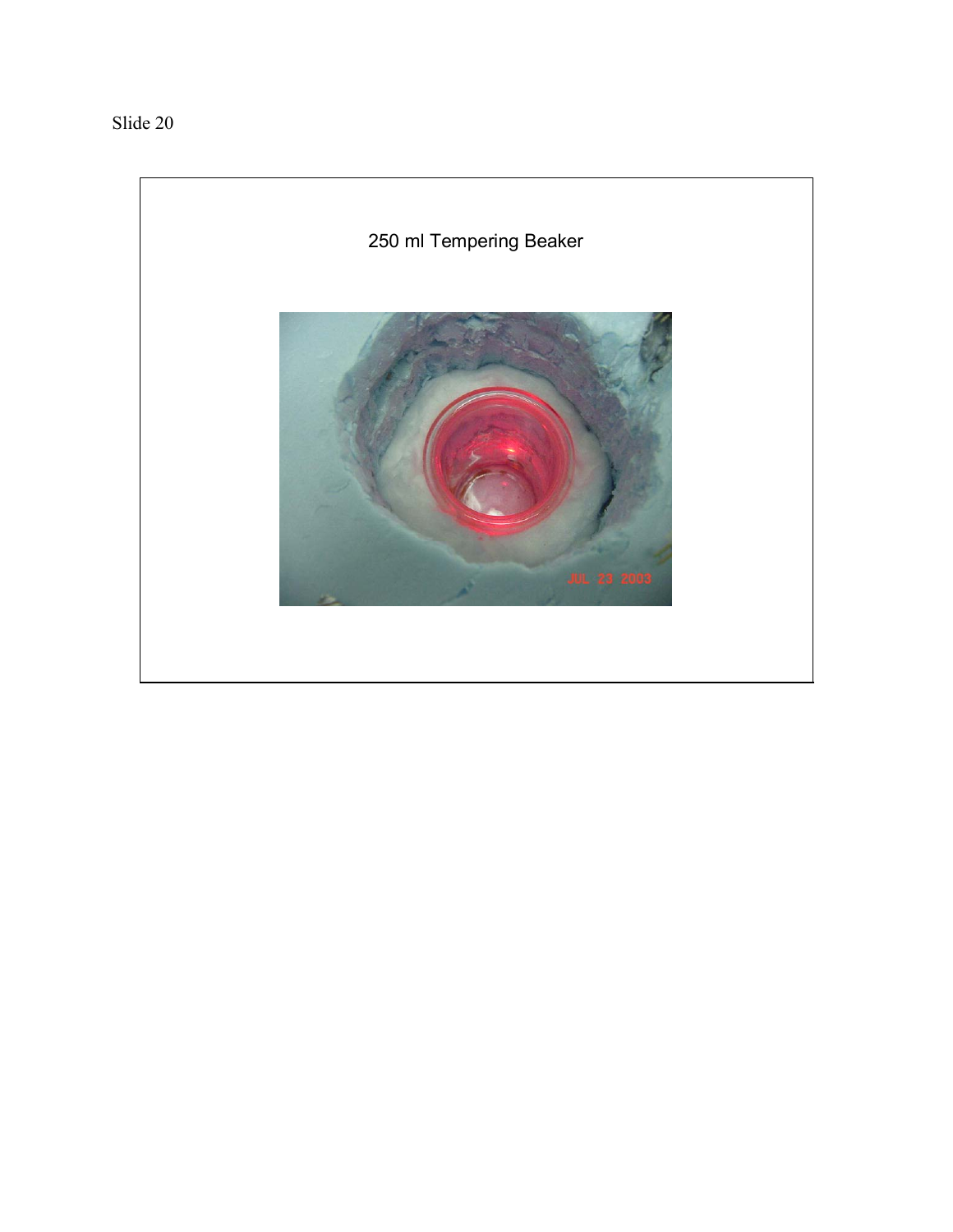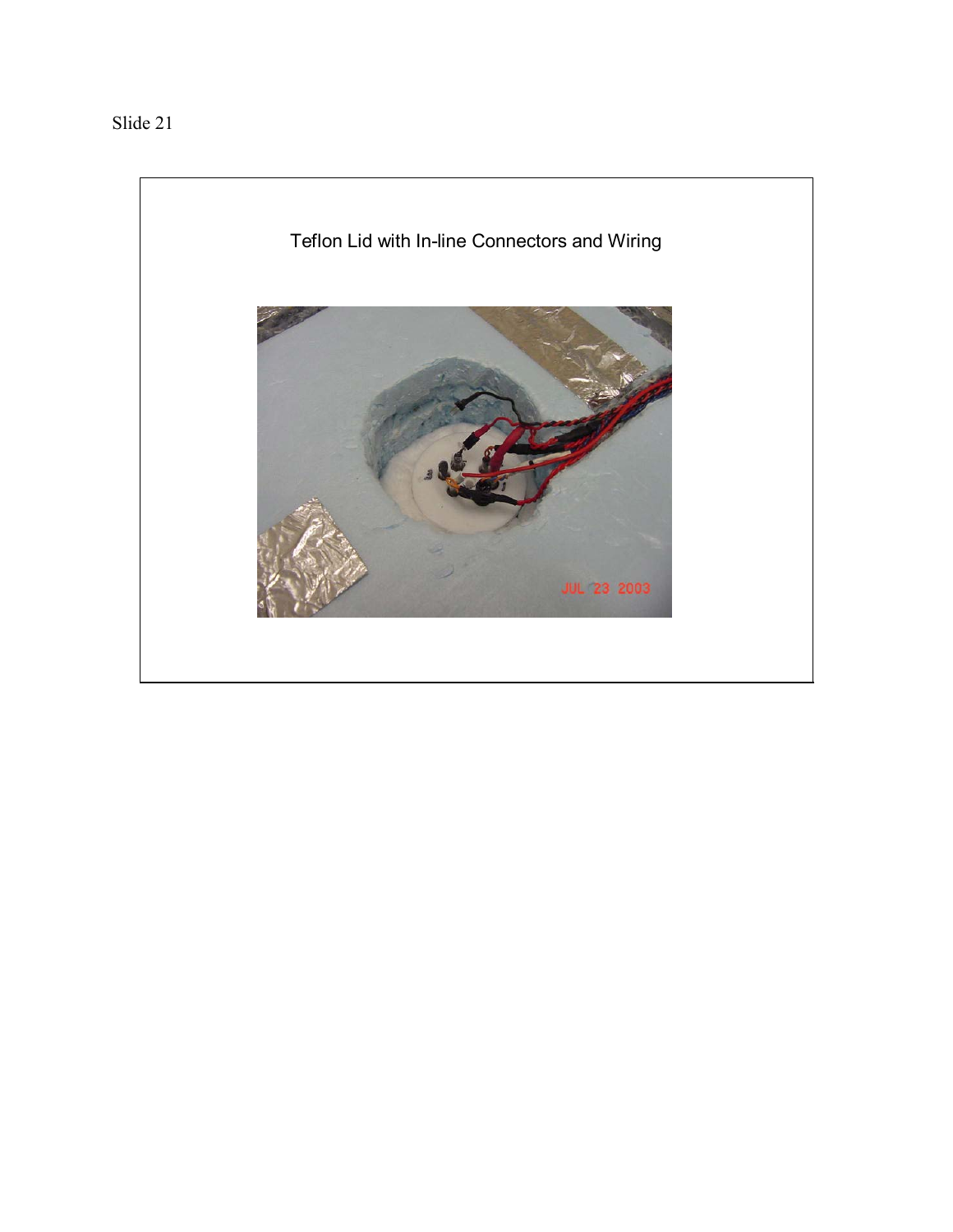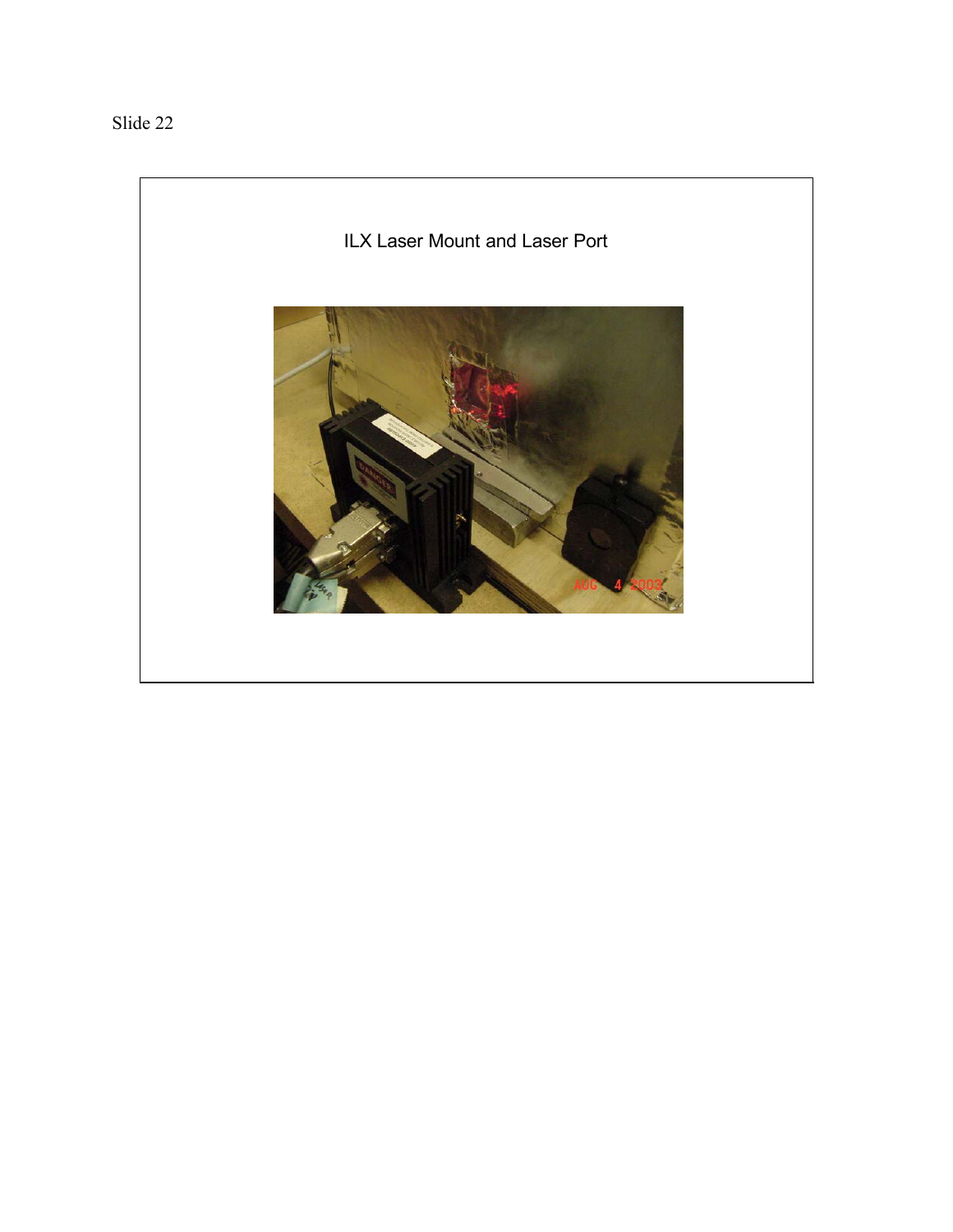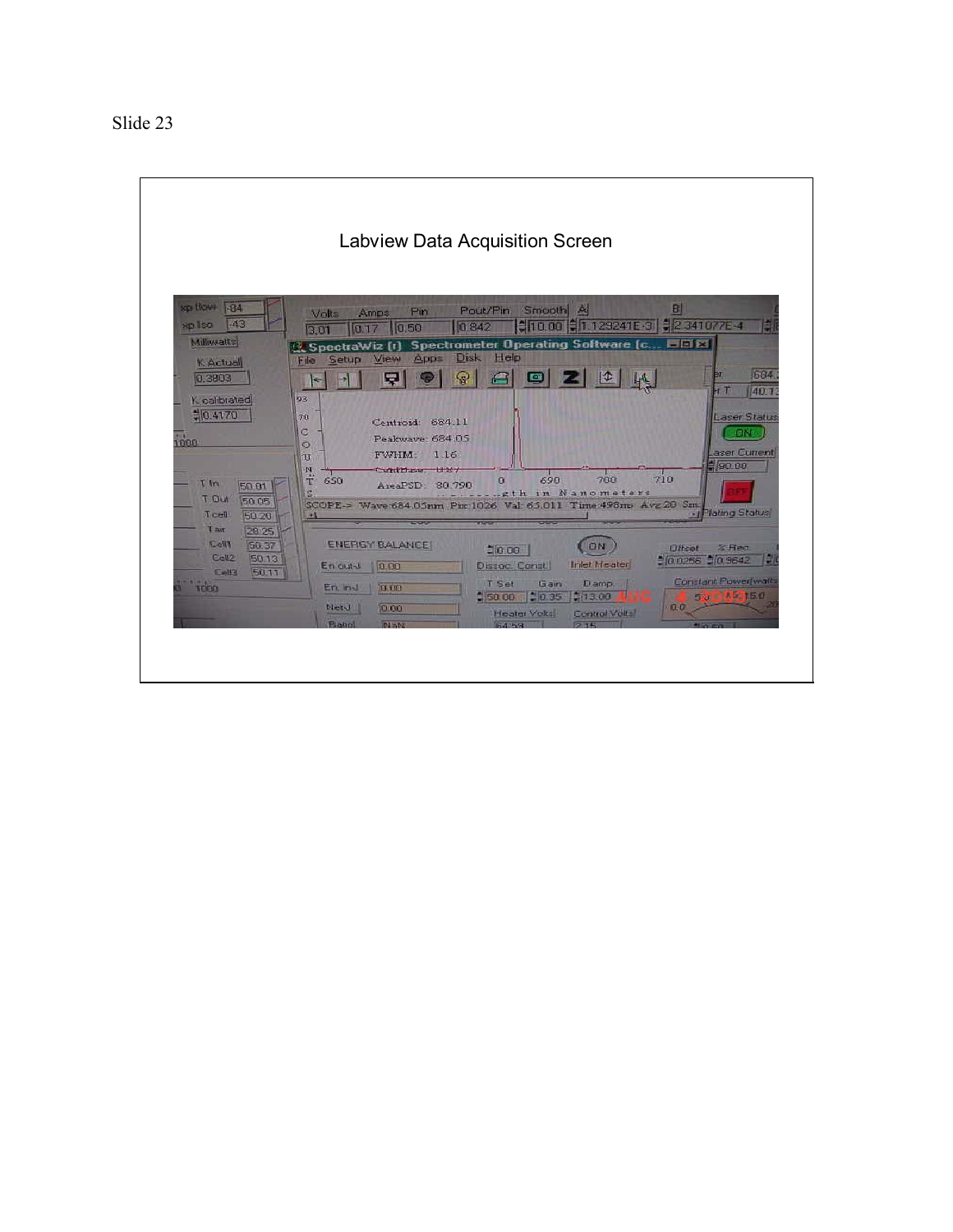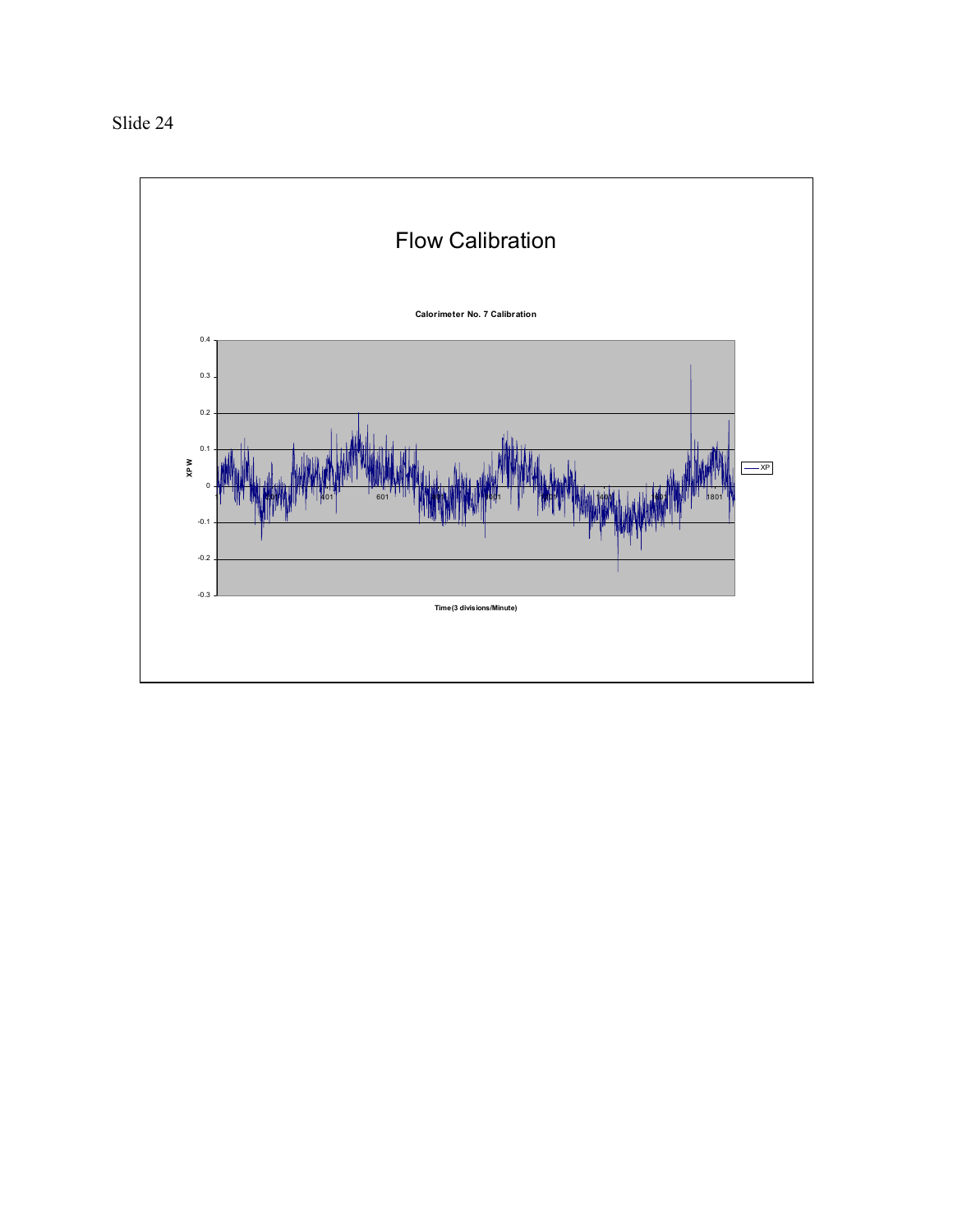| Slide 2 |  |
|---------|--|
|---------|--|

| <b>Excess Power Statistics</b> |              |  |
|--------------------------------|--------------|--|
|                                |              |  |
|                                |              |  |
| Mean                           | $-3.6E - 05$ |  |
| Standard Error                 | 0.001373     |  |
| Median                         | 0.002154     |  |
| Mode                           | 0.060436     |  |
| <b>Standard Deviation</b>      | 0.059401     |  |
| Sample Variance                | 0.003528     |  |
| Kurtosis                       | 0.249109     |  |
| Skew                           | 0.037701     |  |
| Range                          | 0.569265     |  |
| Minimum                        | $-0.23602$   |  |
| Maximum                        | 0.333243     |  |
| Sum                            | $-0.06705$   |  |
| Count                          | 1871         |  |
| Confidence Level(95.0%)        | 0.002693     |  |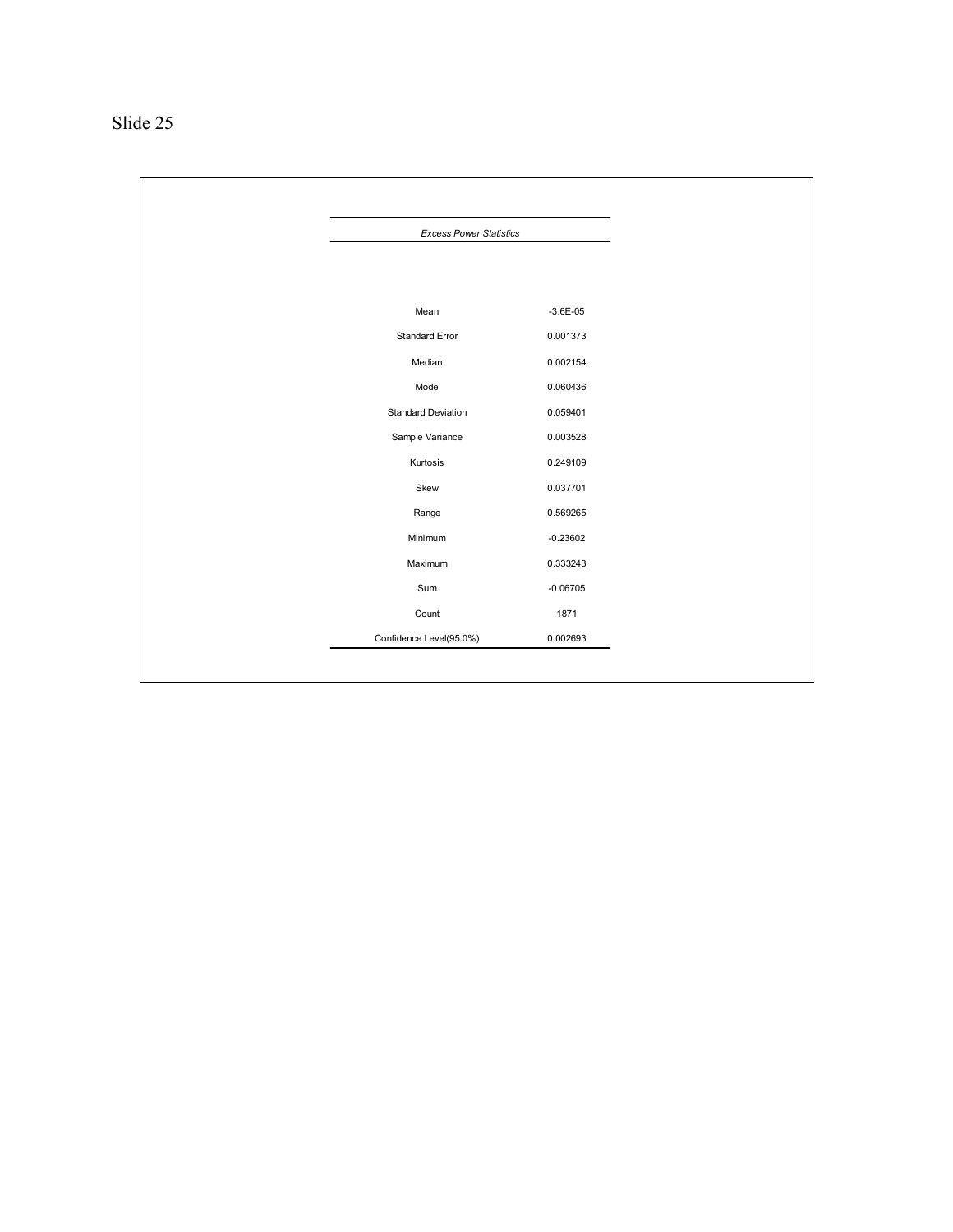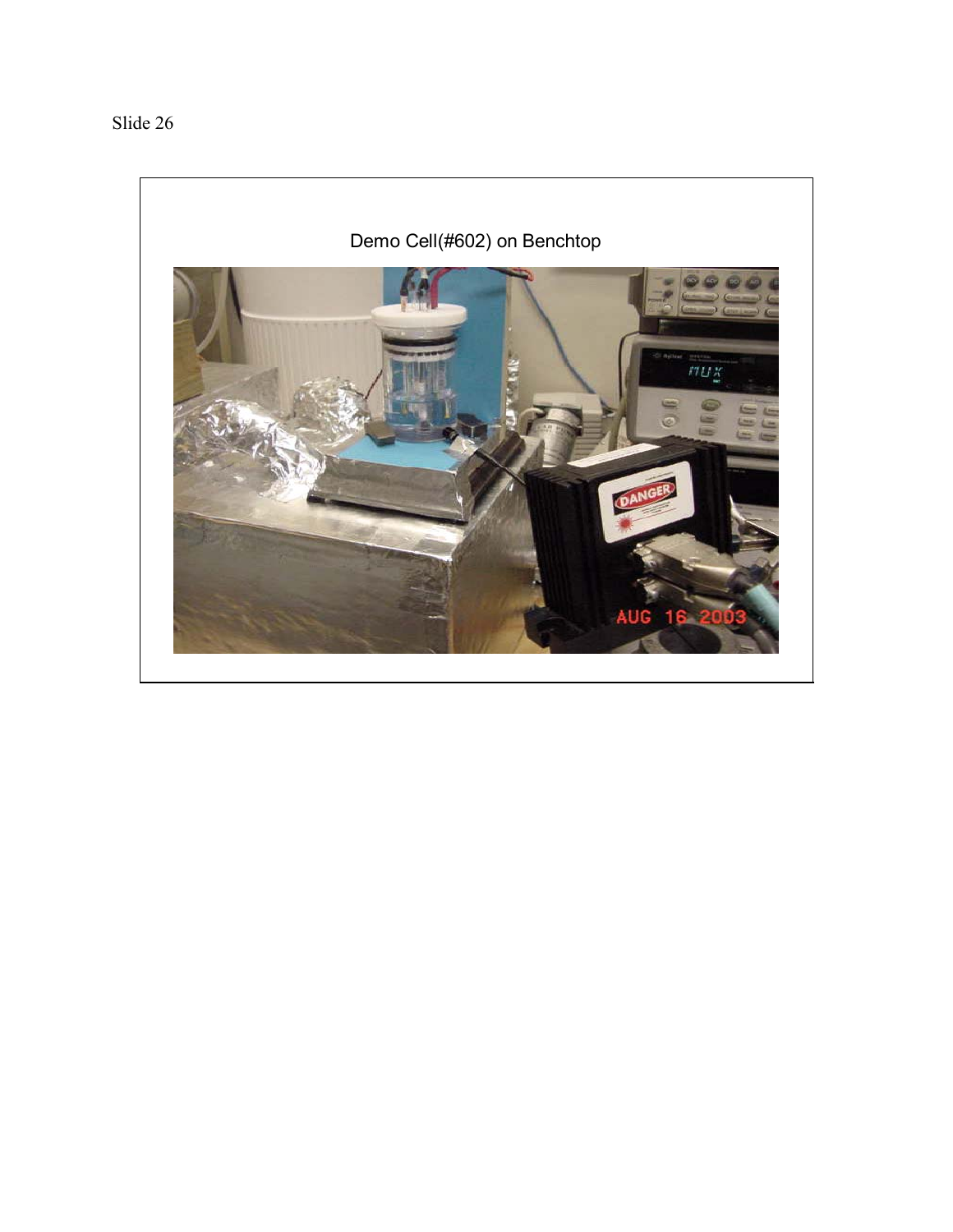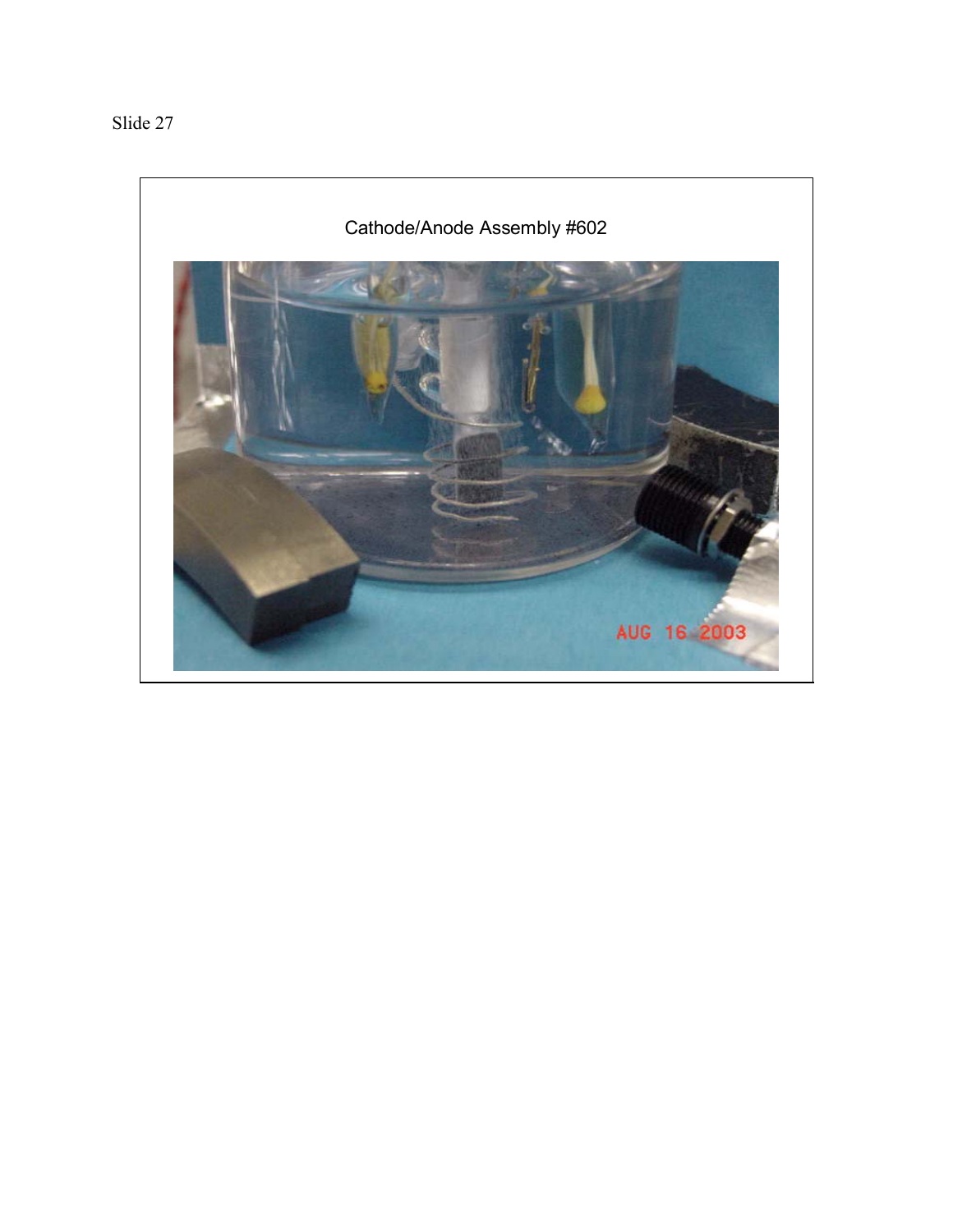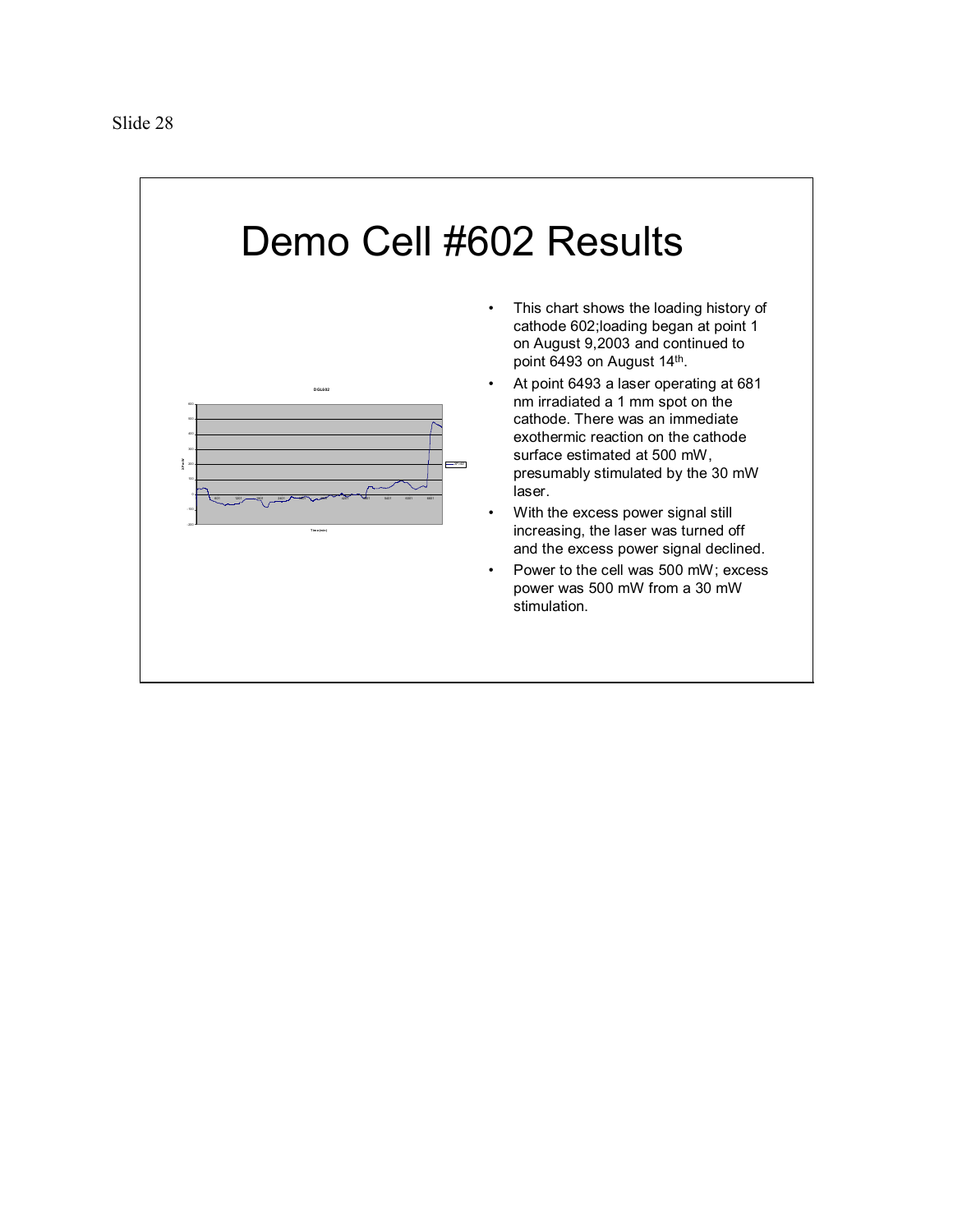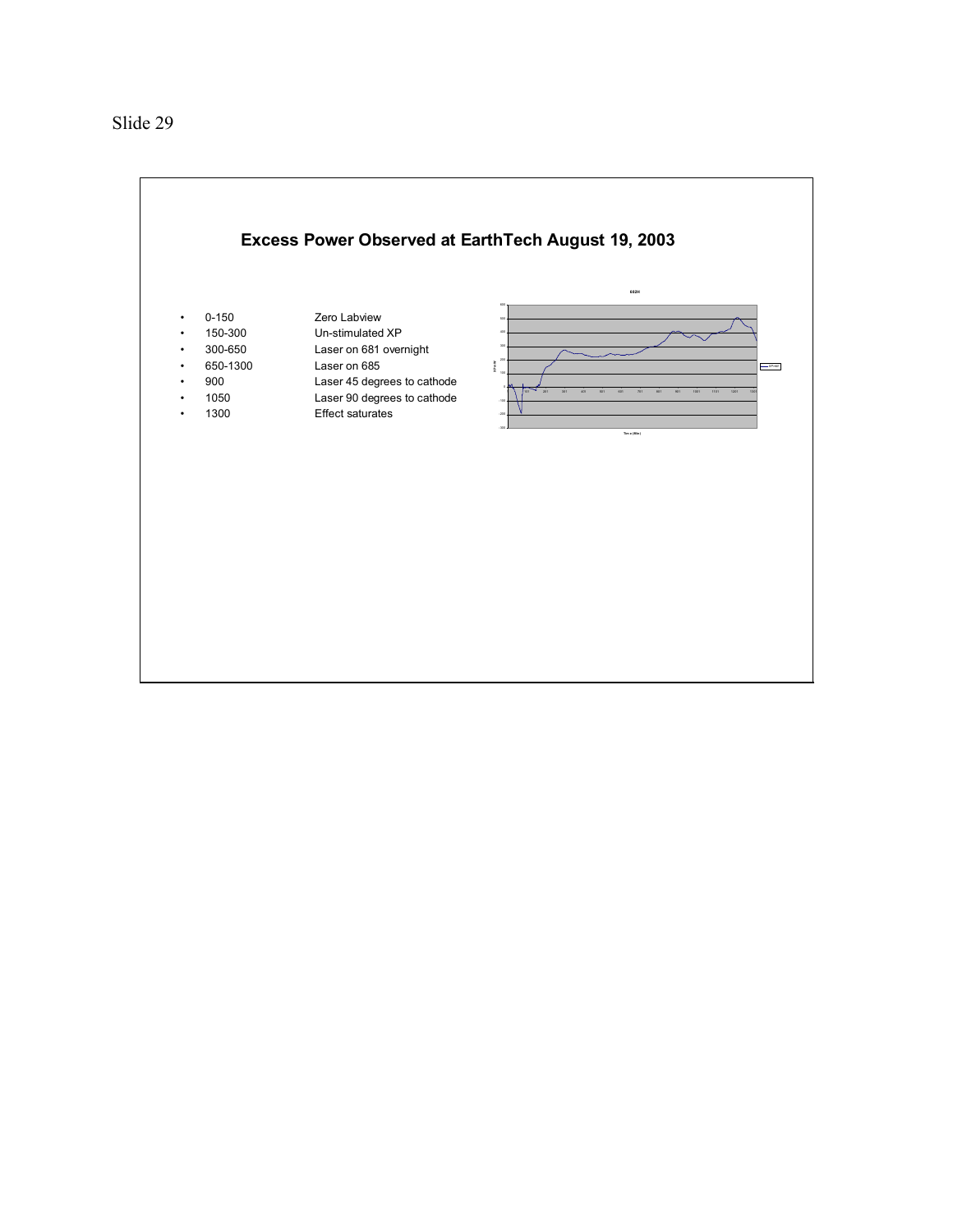## **EarthTech**



**Left to Right: Dr. Michael Ibison, Dr. Harold Puthoff, Scott Little and Brendan Puthoff of EarthTech, International, Austin, Texas.**

- Letts and Cravens have been trying to present a credible cold fusion experiment at EarthTech for 8 years.
- ICCF10 demo experiment #602 finally convinced EarthTech to build a special dual-method calorimeter to test the laser effect to a higher standard than has been used previously.
- Letts and Cravens will work closely with EarthTech over the next several months to perform a series of experiments in a high performance calorimeter called MOAC (mother of all calorimeters).
- If the laser effect appears in MOAC, then cold fusion credibility will be enhanced.